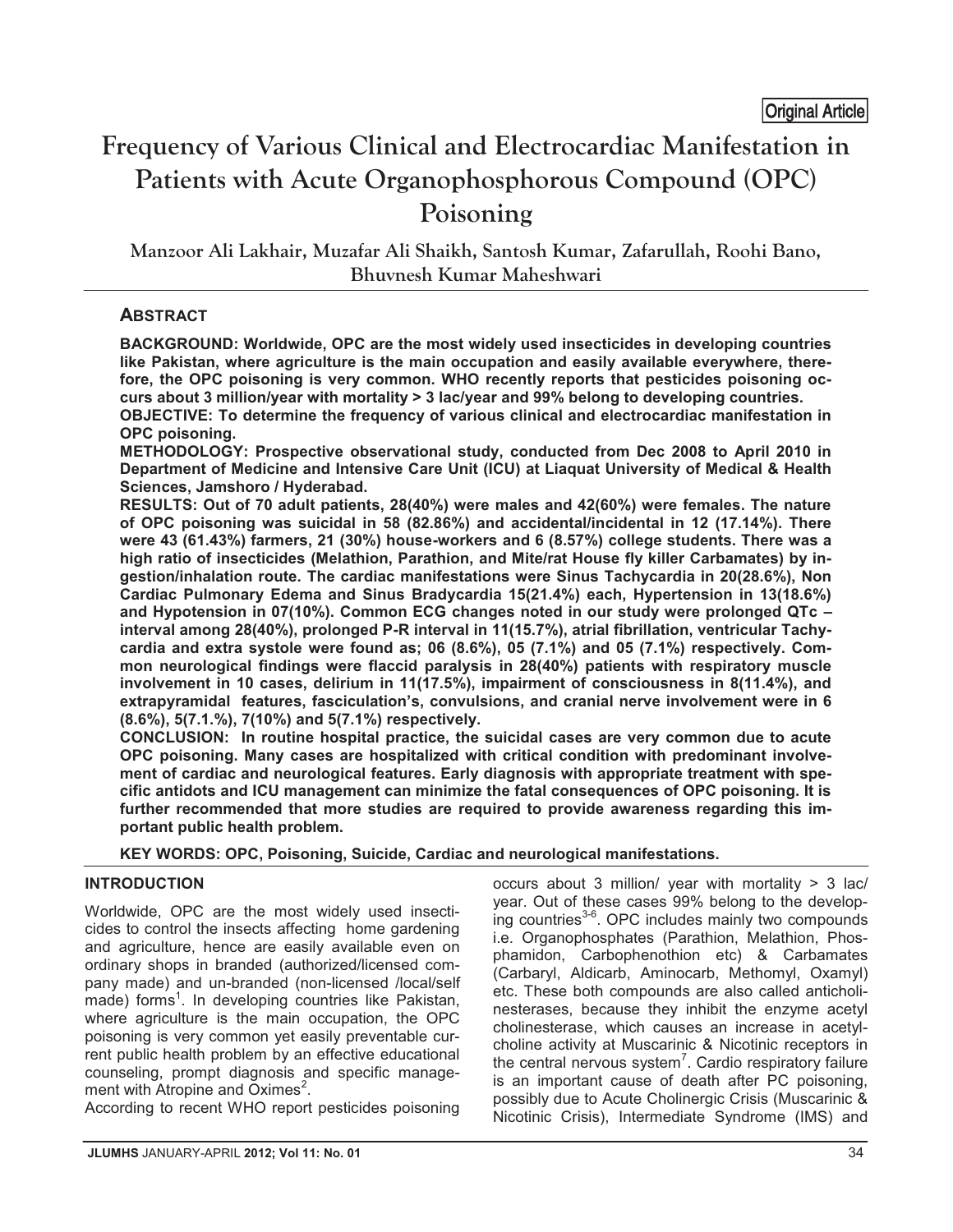Central Nervous System Depression respectively<sup>8,9</sup>.

*A. Acute Cholinergic Crisis:* These are following two types $10$ .

1. Muscarinic Features (Wadia type-1 syndrome): These are; miosis, excessive sweating, bronchorrea & bronchospasm (non-cardiogenic pulmonary edema), bradycardia and hypotension.

2. Nicotinic Features (Wadia type-2 syndrome): These are; striated muscle fasciculations, muscle weakness, paralysis, tachycardia and hypertension.

*B. Intermediate Syndrome (IMS):* After the resolution of acute cholinergic crisis or inadequate Oxime treatment, patient clinically develops acute respiratory failure, bulbar/nuchal weakness, proximal limb weakness and depressed deep tendon reflexes<sup>11</sup>.

*C. Central Nervous System Features:* Such as; confusion, unconsciousness, fatigue, psychosis, seizures, ataxia, dysarthria, extra pyramidal features and respiratory depression<sup>12</sup>.

Apparently OPC poisoning is very common suicidal offence when compared to accidental/incidental ingestion

## **METHODS**

This prospective observational study was conducted from December 2008 to April 2010 in Department of Medicine and Intensive Care Unit (ICU) at Liaquat University of Medical & Health Sciences, Jamshoro / Hyderabad. The aim was to determine the frequency of various clinical and electrocardiac manifestation in OPC poisoning.

## *Inclusion Criteria*

Patients of adult age of both sex were included in the study. A proforma was designed for study which includes detail history and examination to diagnose the OPC poisoning. Especial emphasis was given to cardiac and neurological features. Record of patients with pre existing cardiac disorders and on medication for cardiac disease were evaluated specially to find out the effects of drugs on current electrocardiac manifestation which were being observed in current study

### *The diagnosis was based on:*

- History of ingestion of OPC.
- -Specific clinical features.
- Clinical improvement after Atropine and/or Pralidoxime.
- RBC (True cholinesterase) or Plasma (Pseudo Cholinesterase):

## *According to the laboratory findings:*

(Normal Blood Level of Acetylcholine is >50%). Mild poisoning: When Acetylcholine Blood Level = between 20-50%.

Moderate poisoning: When Acetylcholine Blood Level= between 10-20%.

Severe poisoning: When Acetylcholine Blood Level = Less than 10% of the base line.

All morbid and fatal complications due to OPC poisoning can be prevented if patient arrive timely, history given correctly or diagnosed correctly and managed on proper standards in tertiary care hospital<sup>13,14</sup>.

## *Exclusion Criteria*

All patients with diagnosis of Gullien Berry Syndrome, periodic paralyses, mysthenai gravis were excluded from the study. Relevant investigations were carried out like CBC, ECG, UCE, BS and Urinedr. RBC (true cholinesterase) or plasma (pseudo cholinesterase), EMG NCS were necessary investigations but not available at our institute. Statistical analysis was performed on SPSS version 10.0 and frequencies of various clinical and electrocardiac manifestation was calculated.

## **RESULTS**

Seventy (70) patients inducted in this study after obtaining informed consent. Out of them 28(40%) were males and 42(60%) were females and M:F ratio was 1:1.5. The ages were between 20-55 years. The nature of OPC poisoning was suicidal in 58 (82.86%) and accidental/incidental in 12 (17.14%). There were 43 (61.43%) farmers, 21 (30%) house-workers and 6 (8.57%) college students.

During study we found high ratio of insecticides (Melathion, Parathion, and Mite/rat or House fly killer Carbamates) by ingestion/inhalation route. Cardiac features are shown in **Table I**. Here we found Sinus Tachycardia in 20(28.6%), Non Cardiac Pulmonary Edema and Sinus Bradycardia was found 15(21.4%) in each, while Hypertension was found in 13(18.6%) and Hypotension was observed in 07(10%) respectively.

Whereas as, common electrocardiographical (ECG) changes were observed prolonged QTc – interval among 28(40%), prolonged P-R interval in 11(15.7%). Atrial Fibrillation, Ventricular Tachycardia (Nonpolymorphic V.T) and Extra Systole were found as 06 (8.6%), 05 (7.1%) and 05 (7.1%) respectively.

In our study neurological manifestations were shown in **(Table II)**, Miosis noted in almost all patients, common neurological finding in our study was flaccid paralysis with predominant involvement of proximal muscles noted in 28 (40%) patients, (with respiratory muscle involvement in 10 cases), and delirium in 11 (15.7%) patients. Other neurological findings were impairment of consciousness 8 (11.4%), convulsions 7 (10%), extra pyramidal features 6 (8.6%), fasciculation in 5 (7.1%), and cranial nerve palsies (EOM involvement) in 5 (7.1%) patients.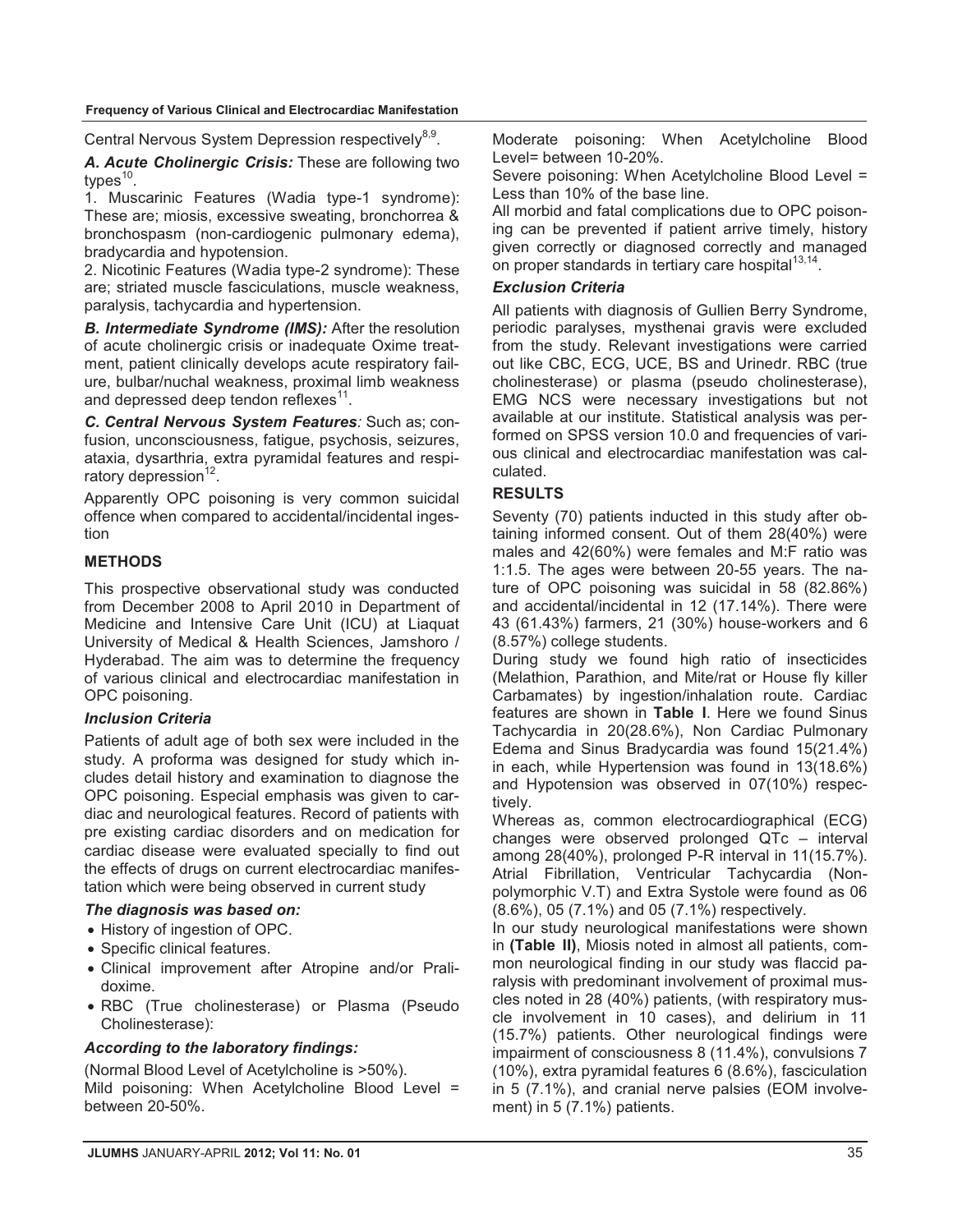| <b>Cardiac features</b>          | <b>Male</b> | <b>Female</b> | Total (%)  |
|----------------------------------|-------------|---------------|------------|
| Non-cardiac pulmo-<br>nary edema | 07          | 08            | 15 (21.4%) |
| Sinus tachycardia                | 08          | 12            | 20 (28.6%) |
| Sinus bradycardia                | 05          | 10            | 15 (21.4%) |
| Hypertension                     | 04          | 09            | 13 (18.6%) |
| Hypotension                      | 04          | 03            | 07 (10%)   |

#### **TABLE I: CARDIAC FEATURES OF ACUTE OPC POISONING**

**TABLE II: NEUROLOGICAL MANIFESTATIONS IN ACUTE OPC POISONING**

| Neurological<br><b>Manifestations</b> | <b>Male</b> | <b>Female</b> | Total $(\%)$ |
|---------------------------------------|-------------|---------------|--------------|
| <b>Flaccid Paralysis</b>              | 11          | 17            | 28 (40%)     |
| Delirium                              | 3           | 8             | 11 (15.7%)   |
| Impairment of Con-<br>sciousness      | 4           | 4             | 08 (11.4%)   |
| Convulsions                           | 3           | 4             | 07 (10%)     |
| Extra Pyramidal Fea-<br>tures         | 2           | 4             | 06 (8.6%)    |
| Fasciculations                        | 3           | 2             | $05(7.1\%)$  |
| <b>Cranial Nerve Palsies</b>          | 2           | 3             | $05(7.1\%)$  |

**TABLE III: ECG MANIFESTATIONS IN ACUTE OPC POISONING** 

| <b>ECG manifestations</b>  | <b>Male</b>     | Female | Total (%)   |
|----------------------------|-----------------|--------|-------------|
| <b>Elevated ST-segment</b> | 04              | 04     | 08 (11.4%)  |
| <b>Inverted T-waves</b>    | 03              | 04     | 07 (10%)    |
| Prolonged P-R interval     | 03              | 08     | 11 (15.7%)  |
| Prolonged Q-Tc interval    | 11              | 17     | 28 (40%)    |
| <b>Atrial Fibrillation</b> | 02 <sub>2</sub> | 04     | 06 (8.6%)   |
| Ventricular Tachycardia    | 03              | 02     | $05(7.1\%)$ |
| Extra systole              | 02              | 03     | 05 (7.1%)   |

### **DISCUSSION**

Worldwide, OPC are the most widely used insecticides in developing countries like Pakistan, where agriculture is the main occupation, therefore, the OPC poisoning is very common and easily available every where. WHO recently reports that pesticides poisoning occurs about 3 million/ year with mortality > 3 lac/ year

and 99% belong to developing countries.

OPC include Organophosphates (Parathion, Melathion etc) & Carbamates (Carbaryl, Methomyl etc) & are called Anticholinesterases, because they inhibit the enzyme Acetyl cholinesterase, which causes an increase in Acetylcholine activity at Muscarinic and Nicotinic receptors in the Central Nervous System and cause death by cardio respiratory failure.

Literature on local studies for acute OPC poisoning is insufficient, whereas the literature on OPC poisoning either old or recent is sufficiently available in foreign studies. Saadeh et al, $15$  conducted study in 46 adult patients with acute OPC poisoning over a five years period at Princess Basma Teaching Hospital (BPTH) Irbid, Jordan, they found Sinus tachycardia in 16 (35%), Sinus bradycardia in 13(28%), Hypertension in 10(22%) and none of the patient developed polymorphic VT (Torsade de-pointes). Our results nearly match with these results with the difference of numbers of patients. They found high percent of non cardiogenic pulmonary edema [20(43.4%)], prolonged QTc interval [31(67%)], Prolong PR interval 11 (15.7%), and hypotension in [08(17)] respectively.

Karki et al<sup>16</sup>, conducted study among 37 patients with acute OPC poisoning during three years period at B.P. Koirala Institute of Health Sciences (BPKIHS) Teaching Hospital in Dharan Estern Nepal. They found non cardiogenic pulmonary edema in 08(21.6%). Similarly we found 21.6%. They found pronged QTc interval in 14(37.8%) where as we found in 40%. They found sinus bradycardia in 07(18.9%), sinus tachycardia in 15(40.5%), hypertension in 05(13.5%) and hypotension in 04(10.8%). Our results match with these results in all respects except sinus tachycardia which is high up than our result i.e. 20(28.6%). Also the M:F ratio matches with our study (1:1.5).

Another study conducted in 200 cases of acute OPC poisoning by Balali-Mood et al<sup>17</sup>, found 70(35%) sinus tachycardia and 13(6.5%) sinus bradycardia. Their figures are lowered than our figures because of selection of large numbers of patients in their study. By Yurumez et al<sup>18</sup>, in their study among 85 cases of acute OPC poisoning over the period of three years found sinus tachycardia in 31.8% while we found in 28.6%. QT-c interval prolongation was found in 55.5% while we found this in 40% patients. The difference in results may possibly be the selection of low numbers of patients in their study.

Bar-Meir et al<sup>19</sup>, also found that OPC poisoning precipitates; complex ventricular arrhythmias, ST-T wave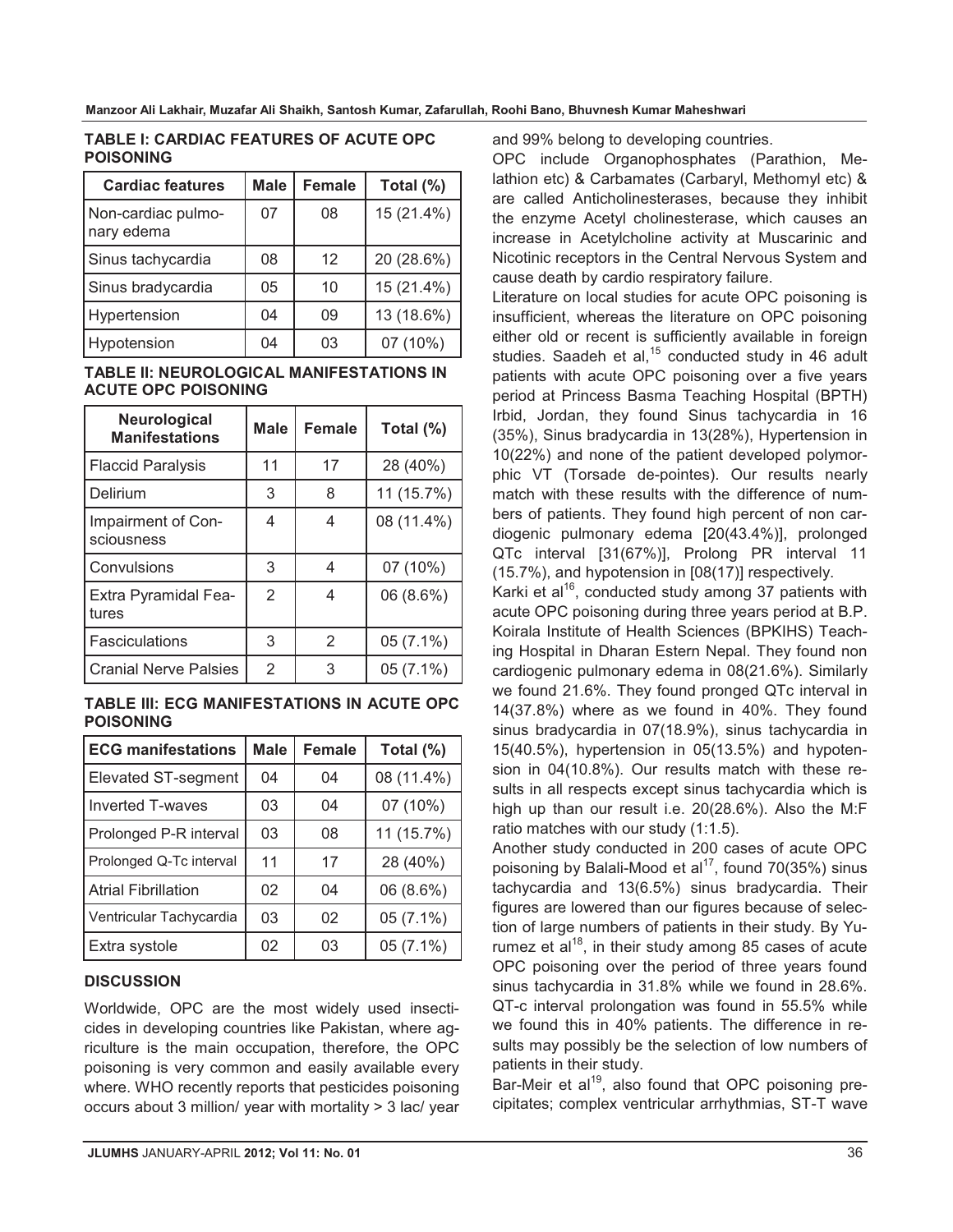**Frequency of Various Clinical and Electrocardiac Manifestation** 

changes, prolonged QTc interval, Torsade de-pointes and sudden cardiac death. In our study we also found the similar parameters.

In a study MA Cherian et  $al^{20}$  reported that muscle weakness with pre dominant proximal muscle involvement is common in OPC poisoning with variable reports in literature between 8% to 49%, they also reported higher number of respiratory involvement in 33%. In our study common neurological findings were flaccid muscle weakness in 28 (40%) patients with respiratory muscle involvement in 10 cases. Distal muscle weakness was less common in our study, which is almost similar to the above study. Other neurological features like, extrapyramidal features and delirium were reported late in OPC poisoning but difference of early appearance of these clinical features in our study may be because of chronic low dose exposure and lack of awareness regarding use of OPC in field workers and farmers.

## **CONCLUSION**

In routine hospital practice, the suicidal cases are very common due to acute OPC poisoning. Many cases are hospitalized with critical condition with predominant involvement of cardiac and neurological features. Early clinical assessment is important for diagnosis. Early appropriate treatment with use of specific antidots and ICU management can minimize the fatal consequences of OPC poisoning. It is recommended that more local studies are required with higher sample size regarding OPC poisoning to provide awareness regarding this important public health problem.

## **REFERENCES**

- 1. Olson KR. Poisoning. In: McPhee SJ, Papadakis MA, Gonzale R, Zeiger R. Current Medical Diagnosis and Treatment 49<sup>th</sup> ed. Mc Graw Hill Lange 2010; 598-648.
- 2. Roberts MD, Anaron CK. Managing acute organophosphorous poisoning. Br Med J 2007; 334: 629- 35.
- 3. Shivakumar S, Ishaq RM. Management of organophosphorous compound poisoning. Current status 2008. Accessed from: http:// www.drshivakumar.org/pdf/ managementoforganophosphorouscompound\_opc\_poisoning.pdf
- 4. Kwong K. Organophosphate Pesticides: Biochemistry and Clinical Toxicology. Ther Drug Monit. 2002; 24: 144-49.
- 5. Eddleston M, Gunnell D, Karunaratne A, de- Silva D, Sheriff MH, Buckley NA. Epidemiology of intentional self- poisoning in rural Sri Lanka. Br J Psychiatry. 2005; 187: 583-84.
- 6. Davies JOJ, Eddleston M, Buckley NA. Predicting outcome in acute organophosphorous poisoning with a poison severity score or the Glasgo Coma Scale. Q J Med 2008; 101: 371-79.
- 7. Jones AL, Karalliedde L. Poisoning. In: Boon NA, Colledge NR, Walker BR, Hunter JAA. Davidson's Principles and Practice of Medicine 20<sup>th</sup> ed. Churchill Livingstone, 2006: 203-226.
- 8. Peter JV, Moran JL, Graham P. Oxime therapy and outcomes in human organophosphate poisoning. An evaluation using metaanalytic techniques. Crit Care Med 2005; 34(2): 502-10.
- 9. Eddleston H, Mohammed F, Davies JO. Respiratory failure in Acute Organophosphorous Pesticide Self- poisoning. QIH 2006; 99: 513-22.
- 10. Balali- Mood M, Balali- Mood K. Neurotoxic Disorders of organophosphorous compounds and their managements. Arch Iranian Med 2008; 11(1): 65- 89.
- 11. Vasnaik M. Organophosphorous and Carbamate poisoning- controversies in the management. The Indian Practioner 2001; 54(5): 340-46.
- 12. Verma SK, Ahmad S. High dose Prolidoxime in organophosphorous poisoning: A critical appraisal. API Med Update 2009; 19: 448-52.
- 13. Buckley NA, Robert D, Eddleston M. Overcoming apathy in research on organophosphate poisoning. Br Med J 2004; 329: 1231-3.
- 14. Eddleston M, Eyer P, Worek F, Mohammed F, Senarathna L, Von Meyer L et al. Differences between organophosphorous insecticides in human self-poisoning: a prospective cohort study. Lancet 2005; 366: 1452-9.
- 15. Saadeh AM, Farsakh NA, al-Ali MK. Cardiac manifestations of acute carbamate and organophosphate poisoning. Heart 1997; 77(5): 461-64.
- 16. Karki P, Ansari JA,Bhandary S, Koirala S. Cardiac and electrocardiographical manifestations of acute organophosphate poisoning. Singapore Med J 2004; 45(8): 385-89.
- 17. Balali-Mood M, Balali-Mood K. Nerve agents. In: Brent J ed. Critical Care Toxicology. Philadelphia, USA, Elsevier Mosby 2005; 1379-93.
- 18. Yurumez Y, Yavuz Y, Saglam H, Durukam P, Ozkan S, Akdur O, Yucel M. Electrocardiographic findings in acute organophosphate poisoning.